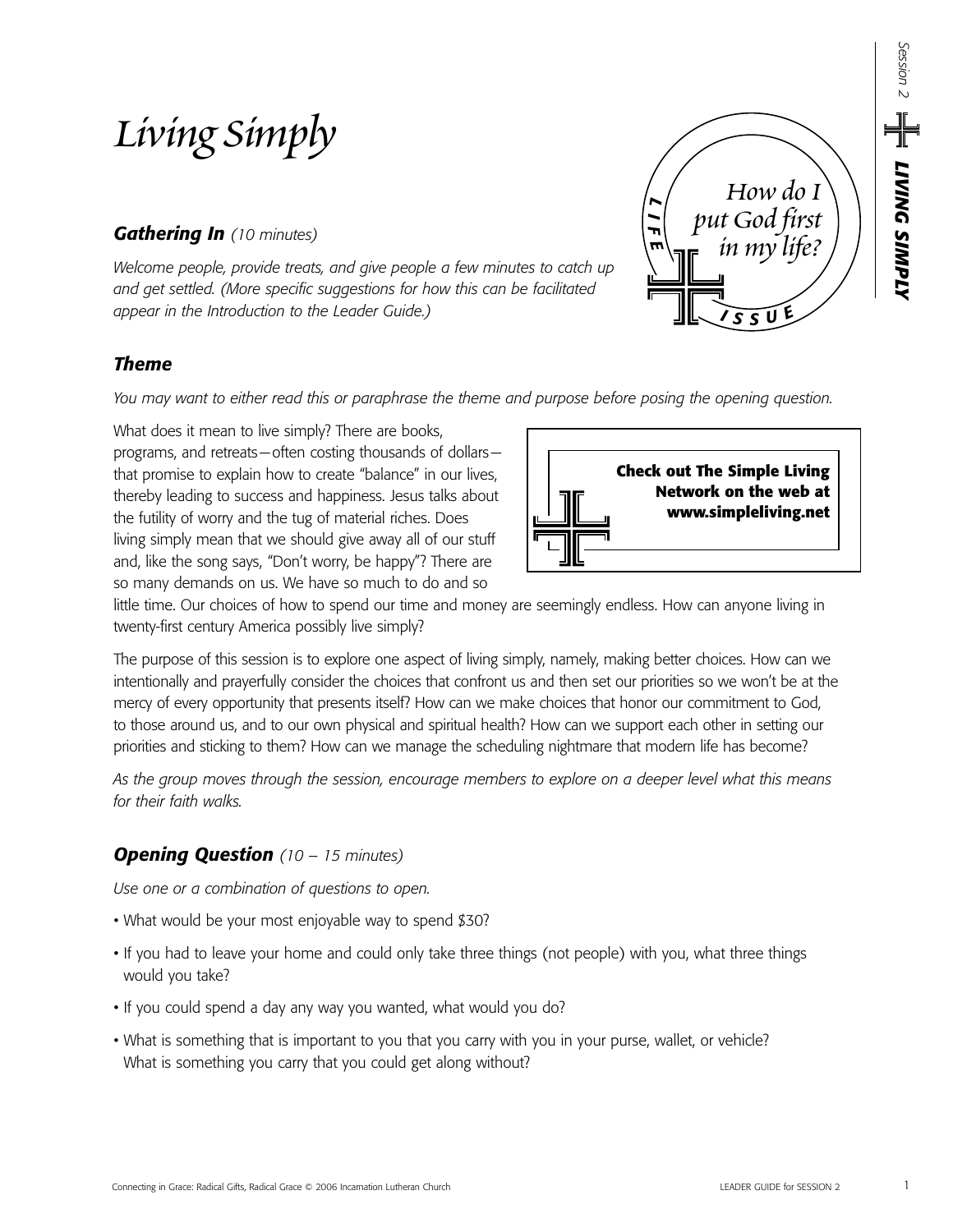## *Opening Prayer (1 – 2 minutes)*

#### *Read the following prayer.*

Gracious God, you have created an abundant world in which there is enough for all. You have blessed us beyond anything that we could have imagined. As we see the bounty around us, help us be mindful of the way our material goods consume us and what we're missing as we invest so much time trying to hold on to them. We want to simplify our lives. We are grateful for choices as we realize that, in many areas of the world, people do not have choices. Lord, help us to make good choices on the basis of our relationship with you and with others. Work through us to help us to remember to put others first. As we look at the abundance that surrounds us, help us to realize that you are the one true thing that we cannot live without. We pray in the name of Jesus Christ our Lord. Amen.

## *What does the Bible say? (20 minutes)*

*Read the following passages together or ask members of the group to read the passages while the other group members follow along.* 

*Briefly introduce the reading, "In this passage, Jesus addresses two virtues of the Christian life, humility and generosity. Living simply requires us to be aware of the fact that we have received everything as a gift from God. We have choices every day about how we treat others and with whom we will share what God has given to us."*

#### **Luke 14:7-14**

7 When he noticed how the guests chose the places of honor, he told them a parable. 8 "When you are invited by someone to a wedding banquet, do not sit down at the place of honor, in case someone more distinguished than you has been invited by your host; <sup>9</sup>and the host who invited both of you may come and say to you, 'Give this person your place,' and then in disgrace you would start to take the lowest place. <sup>10</sup>But when you are invited, go and sit



down at the lowest place, so that when your host comes, he may say to you, 'Friend, move up higher'; then you will be honored in the presence of all who sit at the table with you. "For all who exalt themselves will be humbled, and those who humble themselves will be exalted."

<sup>12</sup>He said also to the one who had invited him, "When you give a luncheon or a dinner, do not invite your friends or your brothers or your relatives or rich neighbors, in case they may invite you in return, and you would be repaid. <sup>13</sup>But when you give a banquet, invite the poor, the crippled, the lame, and the blind. <sup>14</sup>And you will be blessed, because they cannot repay you, for you will be repaid at the resurrection of the righteous."

*Briefly introduce the reading; "The writer of this letter to Timothy warns us that wealth is temporary and that it does the most good when it is distributed for the benefit of the community. This is a good reminder for us as we make choices about how we might best use the financial resources with which we have been blessed."*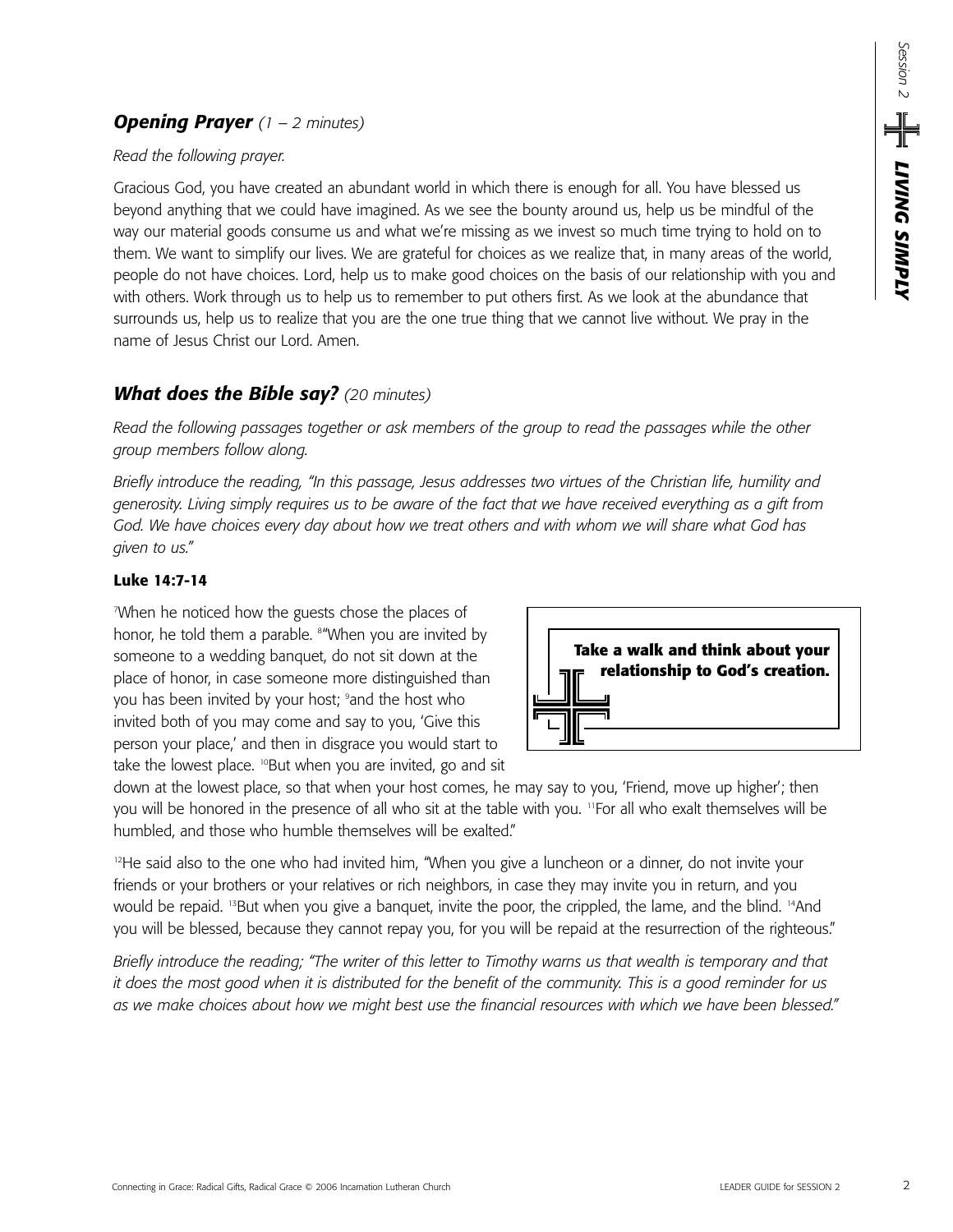#### **1 Timothy 6:17-19**

<sup>17</sup>As for those who in the present age are rich, command them not to be haughty, or to set their hopes on the uncertainty of riches, but rather on God who richly provides us with everything for our enjoyment. 18They are to do good, to be rich in good works, generous, and ready to share, <sup>19</sup>thus storing up for themselves the treasure of a good foundation for the future, so that they may take hold of the life that really is life.

#### **Think About…**

*Provide a lead-in to the discussion, like "Before we look at what others have to say about these verses, let's take a few minutes to talk about our own interpretation."*

- When have you encountered genuine humility? How did it affect you? (Luke 14)
- Can you imagine a specific example of how the world would be different if more of us took to heart the advice of Luke 14?
- How might adopting a simpler lifestyle help us to live out the kind of life that is outlined in the verses from 1 Timothy 6?
- What do you imagine "the life that is really life" to be? When have you experienced glimpses of that life? (1 Timothy 6)

## *What do others say? (40 minutes)*

*Read the following reflections together or ask members of the group to read a paragraph while the other group members follow along.*

Mr. Rogers was a hero to thousands of kids who were born in the 70s and 80s. Public Radio recently aired a piece in which the writer proposed that our lives would be less stressful if we followed the rules of Mr. Rogers' Neighborhood. The piece sent me tripping down memory lane, but as I came back to the present, I realized the concept wasn't so crazy after all. Mr. Rogers always presented the idea that we do have choices about what we do, but



we have to remember that our choices always have an effect on those around us. In short, the rules of the Neighborhood say that we need to live simply and humbly, thinking not only about what will be good for us, but also about what will be good for others.

What do Mr. Rogers and his Neighborhood have to do with living simply? Well, didn't life always seem simpler in the Neighborhood? When did you ever see Fred Rogers in a frazzle, trying to figure out how he could be two places at once? Fred knew the secret of prioritizing. He helped kids look at the choices they had to make on a day-to-day basis. He told kids to slow down, talk to others, get out their feelings and, when they hurt someone else, to apologize. Our lives seem so much more complex than life in Mr. Rogers' Neighborhood, but the basic principles still apply.

Each day, we are faced with many choices about how we spend our time and our money. We are bombarded with endless advertisements that tell us to satisfy ourselves, do what makes us feel good, and buy anything we want. However, Jesus teaches exactly the opposite. The teachings of Jesus Christ remind us that right living is seeking God, loving our neighbors, and making choices that honor God, others, and ourselves—in that order.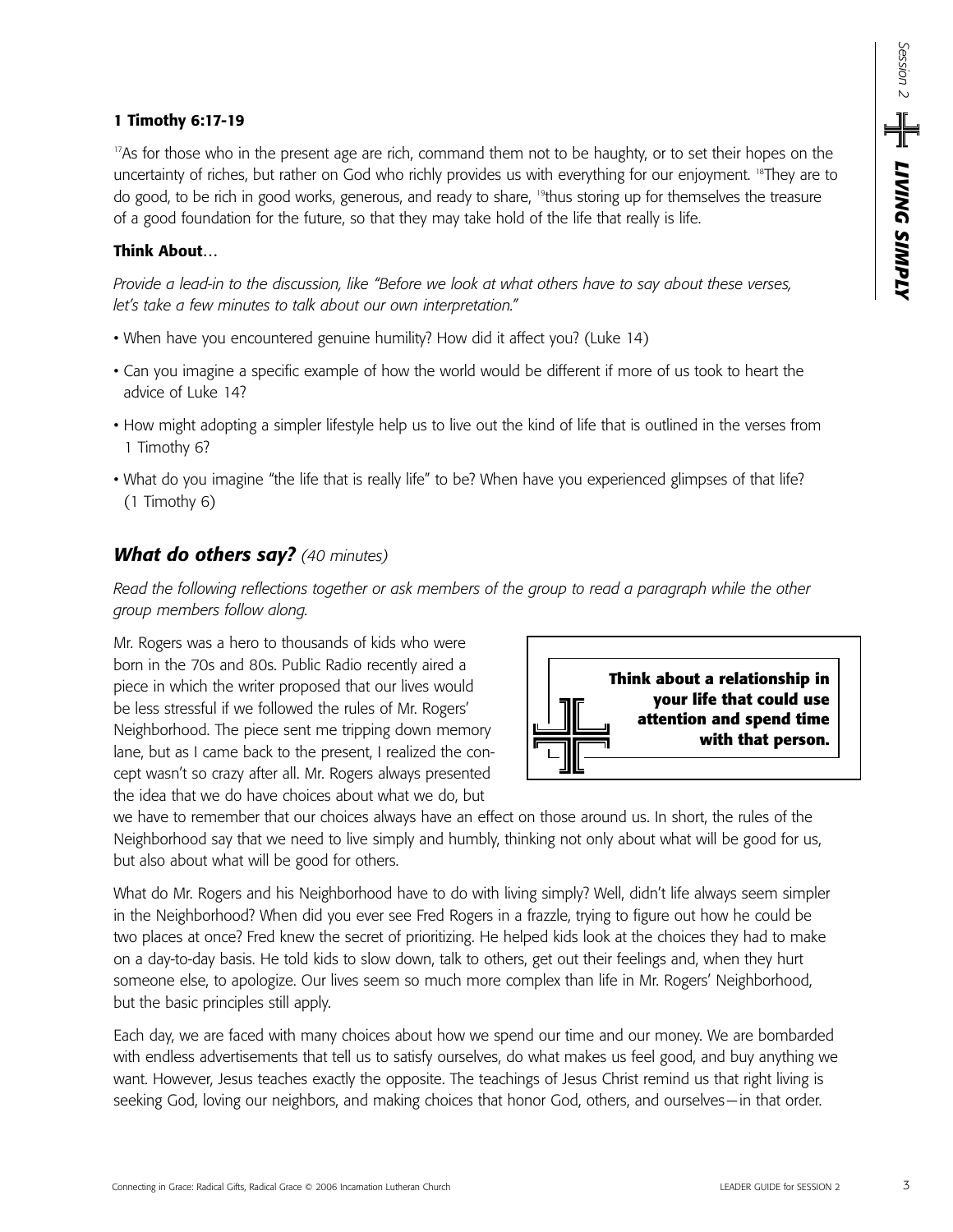Maybe one way to live simply is to honor the gift of creation that God has so graciously provided. We may choose to spend time walking or biking rather than driving everywhere. This includes encouraging our kids to bike to a friend's home. Maybe we choose to turn down the volume and simply listen to the sounds of nature all around us. Have you had a chance to reflect on how God might be speaking in your life in the peace of nature? Have you listened to the song of the frogs in the spring, the soothing sound of the rain on the windows during a summer shower, or the silence of a snowfall? It can be magical!

In the push and shove of life in the twenty-first century, there is a lot of pressure to make choices that presumably make life easier for us, enable us to accomplish more, and reward ourselves for our hard work or accomplishments. Living simply could mean that we realize we live in community with others and, to honor that relationship, start to place the importance of others' needs and comforts on a par with our own. As an example, we could choose to take the parking place at the back of the parking lot rather than parking in the front row, taking joy in the fact that we've left that close-up spot for someone else. Think of it as a kind of modern-day version of the banquet story in Luke 14. You're giving an anonymous gift to that next person who comes along.

We have so many choices that it is humanly impossible to take advantage of all opportunities that present themselves. Taking a few moments to think about what is really important in our lives and the lives of our families may give us some insight about the choices that we make. How do our choices to be at meetings every night affect our kids? What's the message to kids who are signed up for every activity offered, spending time with their parents only during drive time? Living simply means getting our priorities straight and intentionally making choices in line with those priorities. What are your priorities? Make a list and rank them, then take a few minutes to look at one week of your personal or family calendar. Use a check mark to indicate each appointment that is in line with your priorities. Count the marks. Let's hope there are many. If not, think about what it would take to arrange your schedule to truly reflect your priorities. It's a first step toward living simply.

#### **Think About…**

*Groups that have been together for one or more years may want to use the questions with*  $\blacksquare$ 

- If you had to choose one thing to give up in order to have more time for yourself and your family, what would it be?
- Is there something you own that makes your life simpler and that you absolutely couldn't part with? Is there something that you own that complicates your life, but you absolutely couldn't live without it?
- What personally draws you toward the concept of living simply?
- What aspects of our culture make it difficult for you to live simply?
- **The Western world seems to have a strong propensity for ownership. When have you enjoyed something** that you did not own?
	- Who is a role model or mentor for you as you explore ways to prioritize your time?
	- What words immediately come to mind when you hear the phrase "living simply"? How do your ideas of living simply connect with your faith journey?
- When most people talk about living simply, they think of the outward manifestations of the concept, such as owning fewer material possessions. How might the character traits of humility, generosity, and love for others lead to living more simply? What's one character trait you would like to work toward?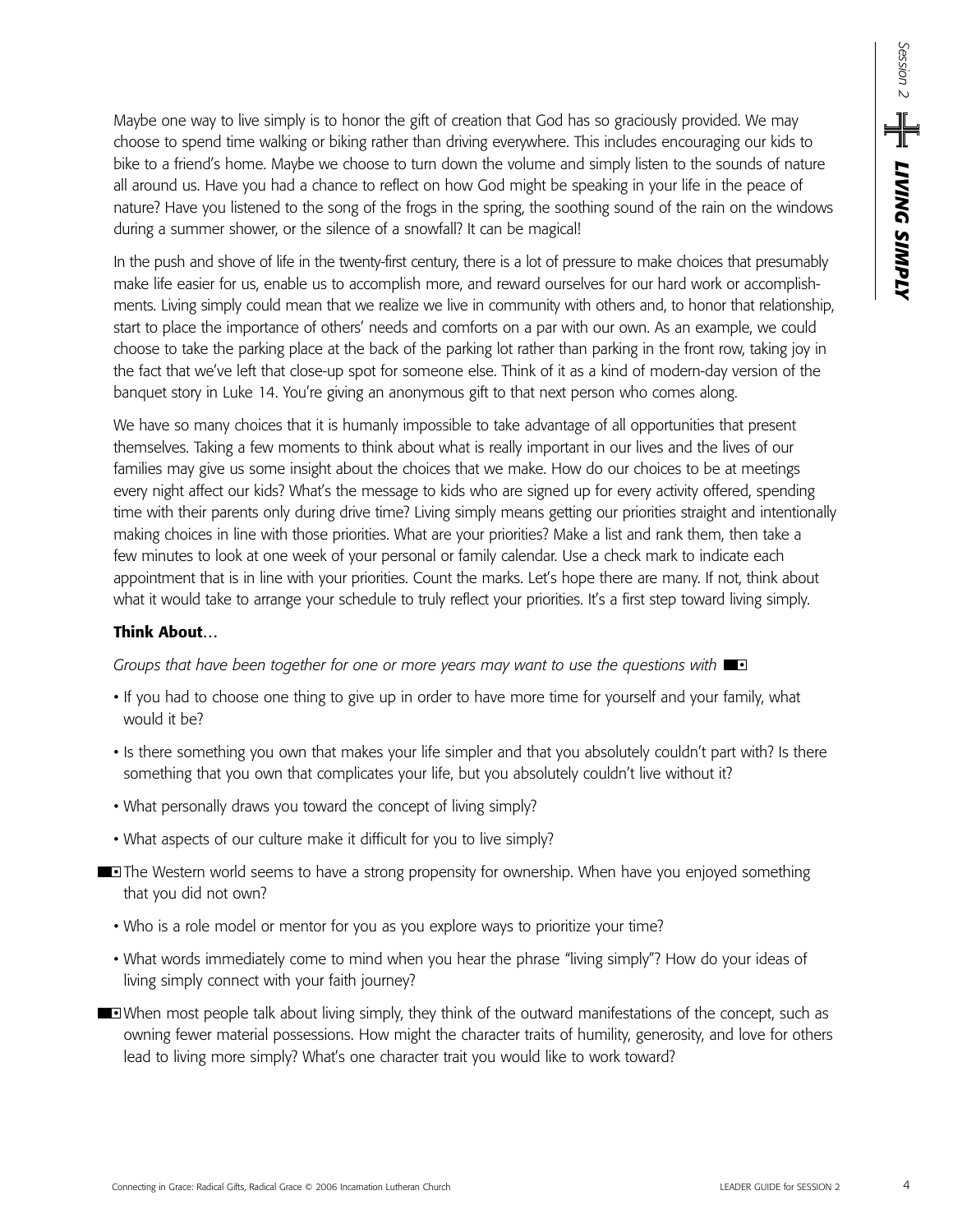- **How do you make choices about how you will spend your time? What would you list as your top priorities?** How does what you do reflect those priorities?
- **What are some of the difficult decisions you face on a daily basis in making your life work? How do they** reflect a struggle in what's important for your life?
	- What helpful insights about living simply did you gather from other small group members in this session?

## *Finalizing Your Group Covenant (10 minutes)*

*At this point in the evening, take time to finalize your covenant for the coming year. Walk through the information that you captured at your first meeting. Invite comments from the group.*

## *What's my response?*

*Point out this section to the small group. Read through the choices as a group and ask members to choose an activity that they would like to try for the month ahead. Group members don't need to choose the same response. Members may talk about their response and how they used it through the month at the next session, if they wish.*

This month, think about the choices that you have been given. Evaluate the way that you make choices. Which activities enrich your life and the life of your family socially, intellectually, spiritually? Which activities merely take up time? Pick one or two of the following activities to try this month to help you live more simply.



- Choose one thing you can do to simplify your life to give you more time to appreciate God's gifts.
- Think about a relationship in your life that could use attention. It could be a relationship with a friend, parent, even a child or spouse. Make it a priority to spend time with that person, really being present with that person and listening with your ears and heart to what he or she is saying.
- Make a list of the simple things that you love, things that make you happy (working with wood, seashells, a great cup of coffee, cross-country skiing, falling snow, the sound of the ocean, a mountain trail, chocolate chip cookies, a favorite piece of music, etc.). Put this list in a place where you can refer to it to remind yourself to make choices in line with your priorities.
- Put some of your possessions away and experience a month of living with less "stuff." At the end of the month, decide if there are things you can live without. Give these things away to someone who can use them.
- Divide a piece of paper in half. On one side list people, events, situations, and things that stress you out. On the other side, list people, events, situations, and things that calm you. How can you get more of the calming things into your life? Are there ways that you can turn the stressors into calming influences that simplify your daily living?
- Make a list of the things that you want to include in your life each day or each week. Practice following that list this month.
- Reduce the clutter in one area of your home or your life. Notice the difference in the space or in the rhythm of your day.